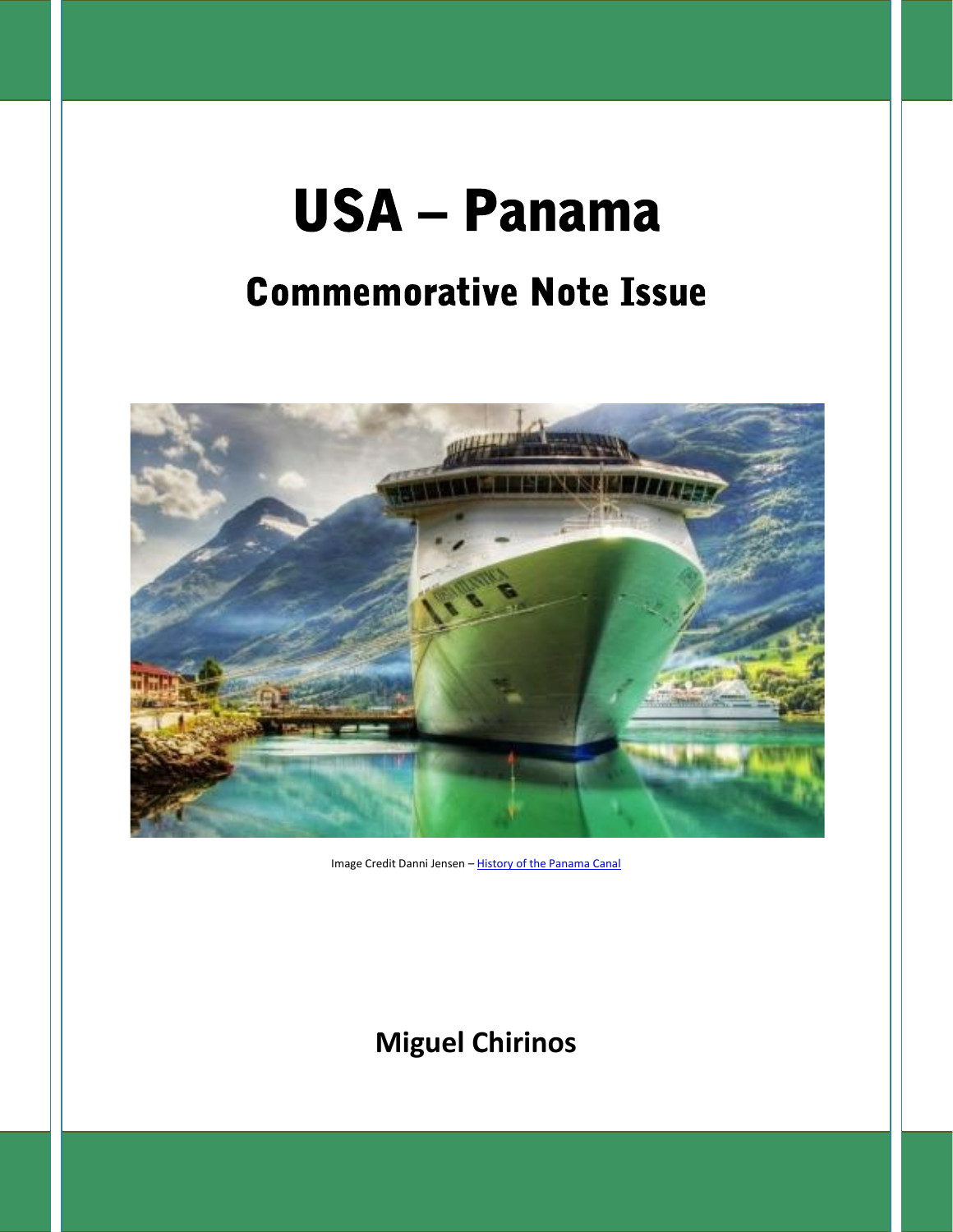## **U.S.A. - Panama Commemorative Note Issue Panama**

*100th Anniversary of the Opening of the Panama Canal*

#### **By Miguel Chirinos,** *LANSA #1252; IBNS #5992; NC-IBNS #3; ANA; NCNA #5992;*

Panama is the southernmost country of Central America. Situated on the isthmus connecting North and South America, it is bordered by Costa Rica to the west, Colombia to the southeast, the Caribbean to the north and the Pacific Ocean to the south. The capital is Panama City. Explored and settled by the Spanish in the 16th century, Panama

> broke with Spain in 1821 and joined a union of Nueva Granada, Ecuador, and Venezuela, named the Republic of Gran Colombia.

Renowned leader Simón Bolívar chose Panama City as the site for his Latin American Congress, which met from June 22 – 15 July 1826. For Bolivar, Panama was the *"veritable capital of the world, the center of the globe, with one face turned toward Asia and the other toward Africa and Europe."* Britain and the United States both sent delegates to this historic meeting. Bolivar was passionate about building the canal and after independence a stream of proposals Panama is the southernmost country of Central America. Situated on the isthmus<br>connecting North and South America, it is bordered by Costa Rica to the west, Colombia<br>to the southeast, the Caribbean to the north and the Pac

were put to him. The first by American army officer (a relative of Benjamin Franklin), then by a British naval captain and finally one by a Jamaican merchant. All were focused on the narrow Isthmus at Panama where the Bogotá government tried unsuccessfully to the narrow Isthmus at Panama where the<br>Bogotá government tried unsuccessfully to<br>build the canal itself but was not able to get adequate funding from London.



Early attempts to create a bank in Panama date back to the time when that country was

part of Gran Colombia. In 1826 the "Revenga Project" was promoted which sought to establish a *Banco Nacional Grancolombiano* to be based in Bogotá with three branches located in Caracas, Guayaquil and Panama City. However it was never able to be established and the project and the concept was discarded. When Gran Colombia dissolved in 1831, Panama and Nueva Granada remained joined. Nueva Granada later in Panama is a bank in Panama is the monetary was<br>
of Gran Colombia. In 1826 the "Revenga Project" was promoted which sought to<br>
olish a Banco Nacional Grancolombiano to be based in Bogotá with three branches<br>
ed in Caraca



became the Republic of Colombia.

The first bank established in Panama dates back to 1861 and was known as the National Bank. It was responsible for circulating paper money which was printed in New York by American Bank Note Company. The *Bank of Perez & Planas* (S726-30) was replaced in 1869 by the *Bank of Panama* (S721-24). In Note Company. The *Bank of Perez &*<br>*Planas* (S726-30) was replaced in 1869<br>by the *Bank of Panama* (S721-24). In

1866 there appeared the *Exchange Bank of Colon* (S896-99)*,* also responsible for issuing appeared some notes but it quickly disappeared for a breach of contract in 1873. In 1865 and 1867 two banks were created, first public *Sovereign State Bank of Panama* in 1880 would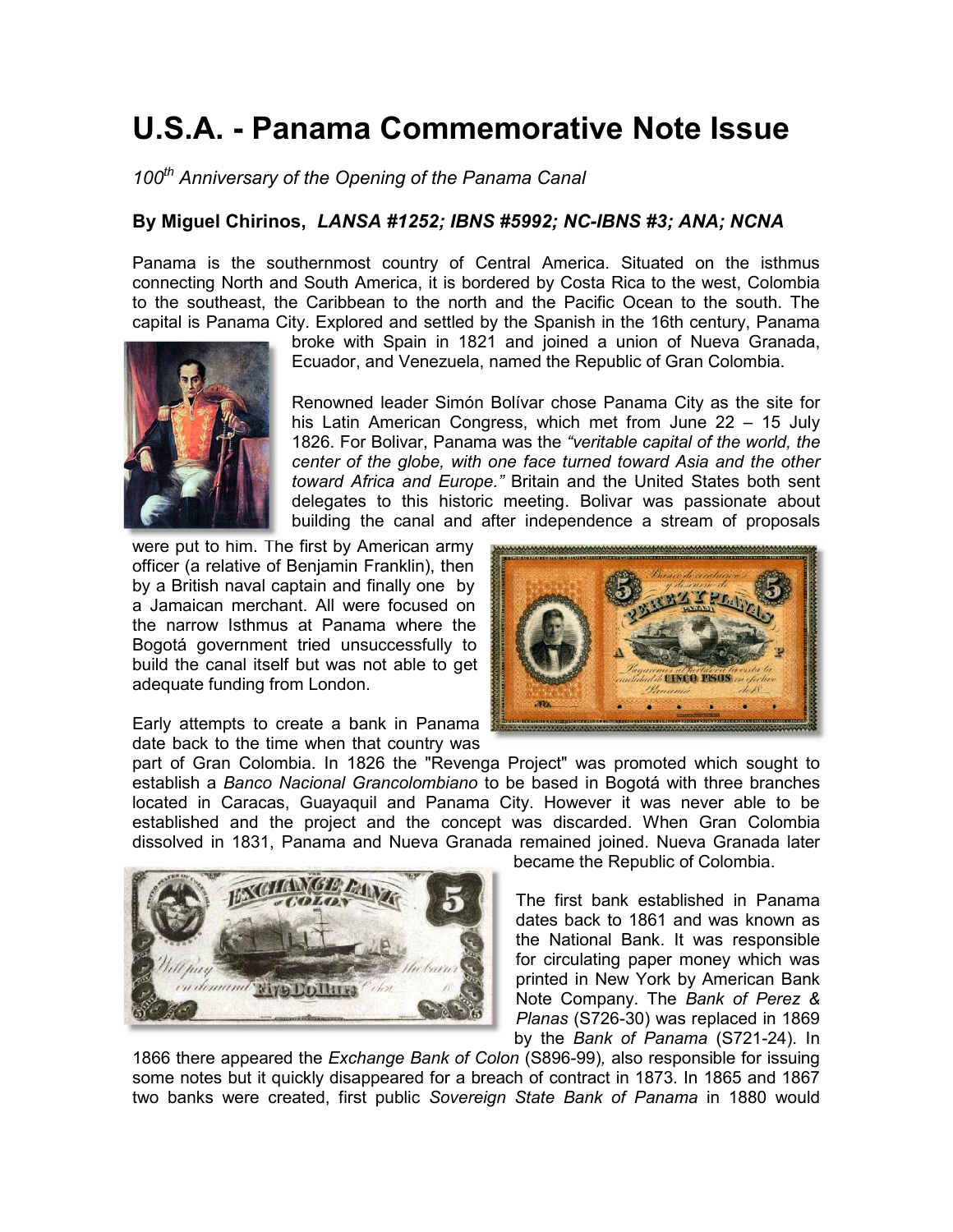become the issuer and the other *Ehermoan Bank* responsible for buying foreign currency,

which continued for years after the separation of Panama from Colombia. In 1885 the *Saving Bank* based in Colon was created but a fire destroyed the bank and it disappeared from the scene. which continued for years after the separation of Panama from<br>Colombia. In 1885 the *Saving Bank* based in Colon was<br>created but a fire destroyed the bank and it disappeared from<br>the scene.<br>The balboa replaced the Colombia

The balboa replaced the Colombia peso in 1904 following the country's independence. The balboa has been tied to the United States dollar (which is legal tender in Panama) at an exchange rate of 1:1 since its introduction and has always circulated alongside dollars. It is named in honor of the Spanish explorer Vasco Nuñez de Balboa (1475-1519). He is best known for having crossed the Isthmus of Panama to the Pacific Ocean in 1513. The balboa is since its introduction and has always circulated<br>Iollars. It is named in honor of the Spanish explorer<br>iez de Balboa (1475-1519). He is best known for<br>ssed the Isthmus of Panama to the Pacific Ocean in 1513. The balboa<br>int



#### **U.S.A. – PANAMA \$50 (P.362) PANAMA**

subdivided into 100 *centésimos*.

With the backing of the United States, Panama seceded from Gran Colombia in 1903, allowing the Panama Canal to be built by the U.S. Army Corps of Engineers between 1904 and 1914, becoming an enormous canal lock system with artificial lakes created by dams. Approximately 5,600 workers died during the American construction period. During that time, the United States had spent almost \$375 million on the project. It was a huge sum of money at that time and included \$100 million paid to the Government of Panama. The Panama Canal was built under the supervision of Lt. Col. George W. Goethals. The canal is a 51.3-mile long transportation line and travel route which links the Pacific ports with the Caribbean ports. This was by far the largest American engineering project of that or any previous era. In 1977, an agreement was signed for the complete transfer of the Canal from the United States to Panama by the end of the 20th century.



On January 1, 1913, the United States began to publicize the upcoming 1915 Panama- Pacific International Exposition in San Francisco. It was to be a World's Fair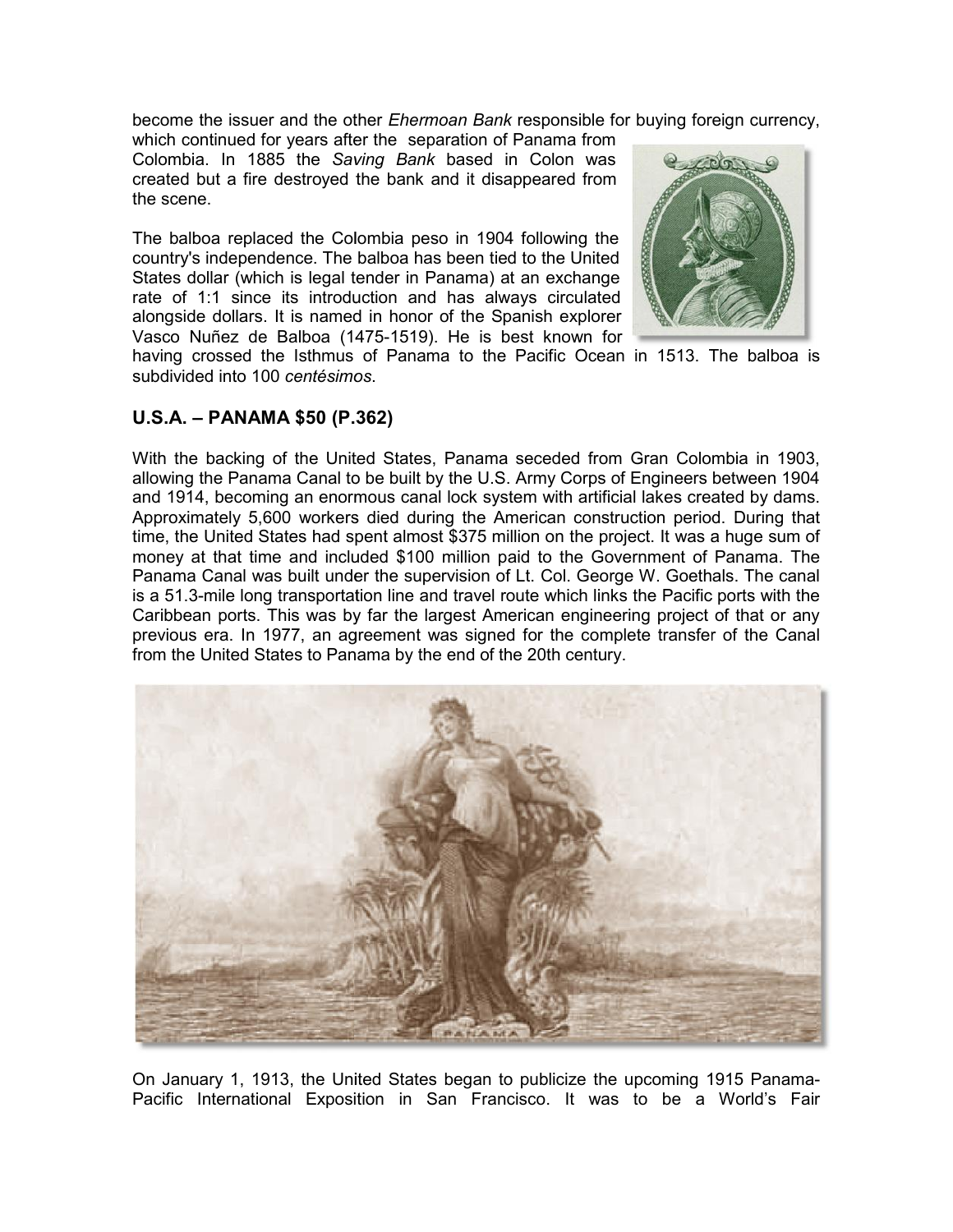commemorating the completion of the Panama Canal and the 400th anniversary of the

discovery of the Pacific Ocean, but it was widely seen in the city as an opportunity to showcase its recovery from the 1906 earthquake. The fair was constructed on a 635 acre (2.6 km<sup>2</sup>) site in San Francisco, along the northern shore now known as the Marina District. A special commemorative of \$50 coin was only produced in 1915 for the Panama-Pacific International Exposition celebrating the opening of the Panama Canal. Only 1,128 were made, 645 of which were octagonal; this remains the only U.S. coin that was not round as well as the largest and heaviest U.S. coin ever. commemorating the completion of the Panama Canal and the 400th anniversary of<br>discovery of the Pacific Ocean, but it was widely seen in the city as<br>opportunity to showcase its recovery from the 1906 earthquake.<br>The fair wa



Meanwhile, Woodrow Wilson was Elected President in 1913, the Year the Federal Reserve System was established. He was the Democratic parties' nominee for President of the United States. He won the election in 1913 and served his first term until 1917. Mrs. Wilson became ill in the White House and died in 1914. The President was so saddened by her death that he nearly lost all interest in living. Wilson proclaimed the neutrality of the United States in his first term as President. During his second term he was elected by a narrow margin and served his term from 1917-1921. On April 6, 1917 Congress passed a resolution declaring war on Germany. President Wilson was a great leader during the war and fought for a peace treaty for all the European nations.

The opening of the canal in 1914 would shorten the distance to transport cargo and passengers from San Francisco to New York from 13,000 miles around South America's Cape Horn to just over 5,000 miles, halving a voyage of 60 days to one of 30. The Panama Canal or "Big Ditch," as it has often been called, officially opened on August 15, 1914 with the passage of the cargo ship SS Ancon, only a few days after the outbreak of World War I.



Federal Reserve System was established in 1913, in belated reaction to the financial panics of 1893 and 1907. Federal Reserve Notes were authorized by the Federal Reserve Act and became a law on December 23, 1913. The first notes issued were the 1914 series. These notes were issued at the discretion of the Federal Reserve Board and were released by the twelve Federal Reserve Banks. The original act provided for their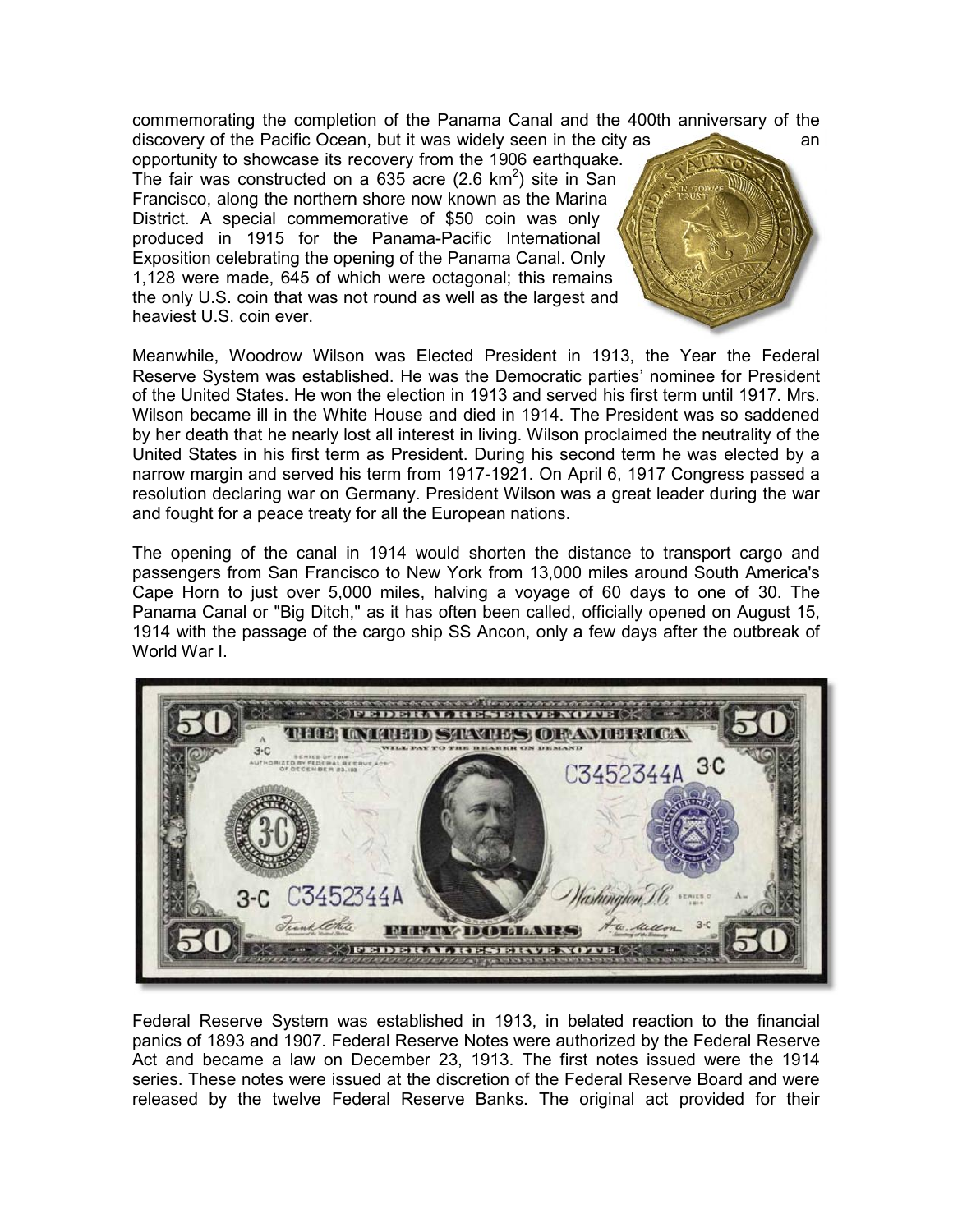redemption in gold at the United States Treasury or lawful money at a Federal Reserve Bank. The Gold Reserve Act of 1934 provided that they be redeemable only in lawful money and not gold.

The first large-size Federal Reserve Notes were the Series 1914, which came in denominations from \$5 to \$100. There are two varieties of the Series 1914. The first notes had red seal and serial numbers while the later ones had a blue seal and serial numbers. The red seal and serial number variety is much tougher. Right down to the late 1920s, the series date remained 1914. On \$50 features the portrait of "President Ulysses Grant" in an oval frame at center.

The reverse has vignettes illustrating the joining of two oceans via the Panama Canal. The central allegorical female is **PANAMA** and she stands on pedestal marked PANAMA astride the canal and joins the Atlantic and Pacific oceans, each represented by a ship--a at Titanic class ocean liner at left and a Dreadnought class battleship at right. In reality, this note is actually a **COMMEMORATIVE ISSUE** celebrating the opening of the Panama Canal which occurred in 1914, the series date on this note!



The design was chosen because of the completion of the canal in 1914. The vignette on the note's back celebrates this great American engineering and construction achievement, created by BEP engraver Marcus W. Baldwin (1853-1925). The first day of issue for this note was November 16, 1914. It was issued only from 1914–1925, just before the introduction of small size notes that we use today. This design appeared on both the red seal and blue seal notes of the series and a similar design was used on the Series 1918 Federal Reserve Notes.

This note of \$50 was also popularly known as 'Half C' note because the denomination of \$100 was nicknamed "*C-note*" (C being the Roman numeral for 100). These banknotes have different combination of signatures of the Treasurer of the United States and Secretary of the Treasury, respectively, as follow: Burke-McAdoo, Burke-Glass, Burke- Houston and White-Mellon. Printed by BEP. Dimensions are 189 x 79 mm. note was November 16, 1914. It was issued only from 1914–1925, just<br>introduction of small size notes that we use today. This design appeared on b<br>seal and blue seal notes of the series and a similar design was used on the

The U.S. Gold Certificates were discontinued in 1934 - the same year as the U.S. ceased to issue Gold coinage and made it illegal for Americans to own Gold. While the statement